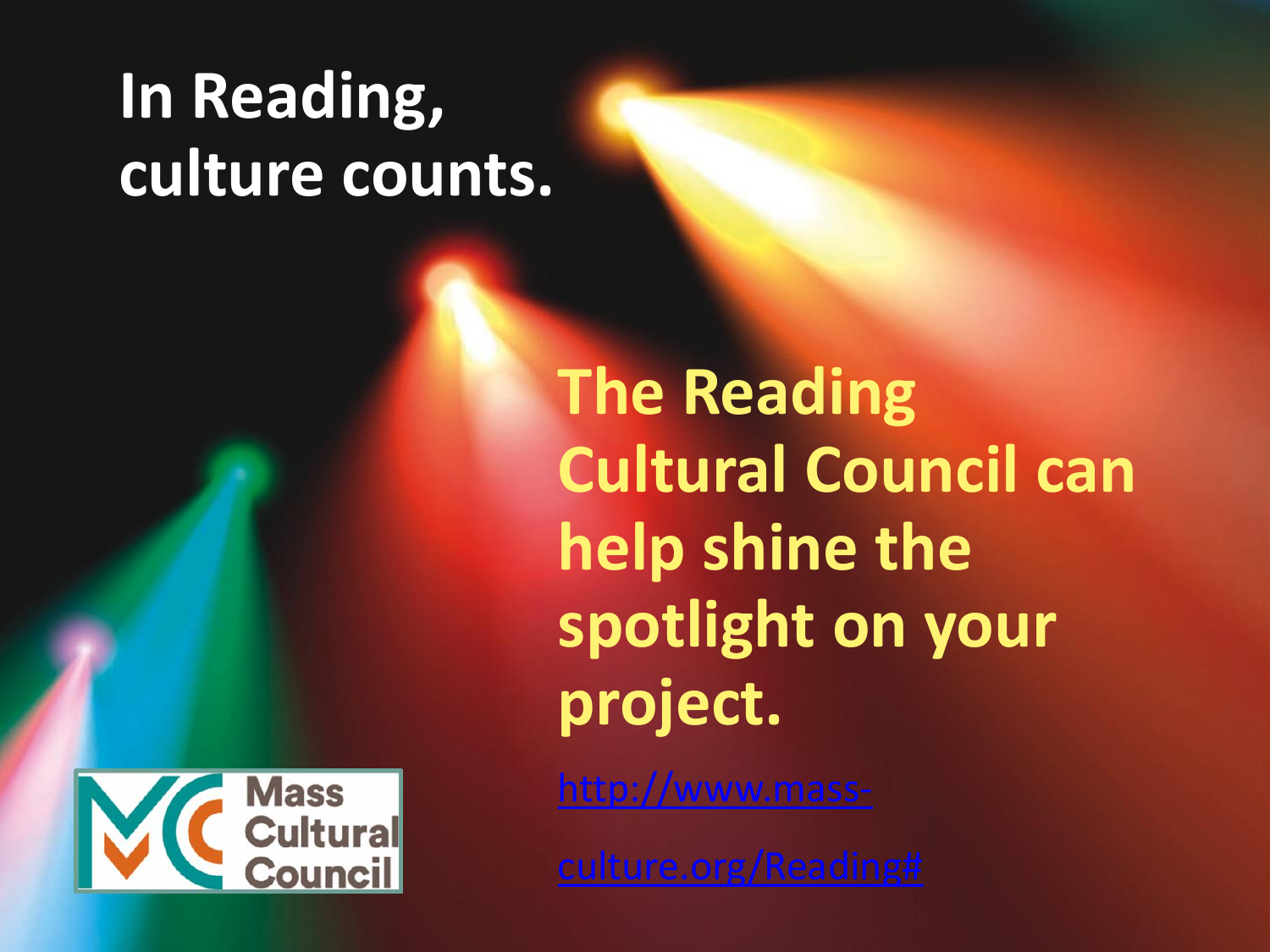### **Massachusetts Cultural Council (MCC)**

*The MCC receives an annual appropriation from the state Legislature as well as funds from the National Endowment for the Arts, and others.*

- It's mission is to promote education, diversity and access to the arts, humanities, and interpretive sciences
- It makes grants directly and through local cultural councils

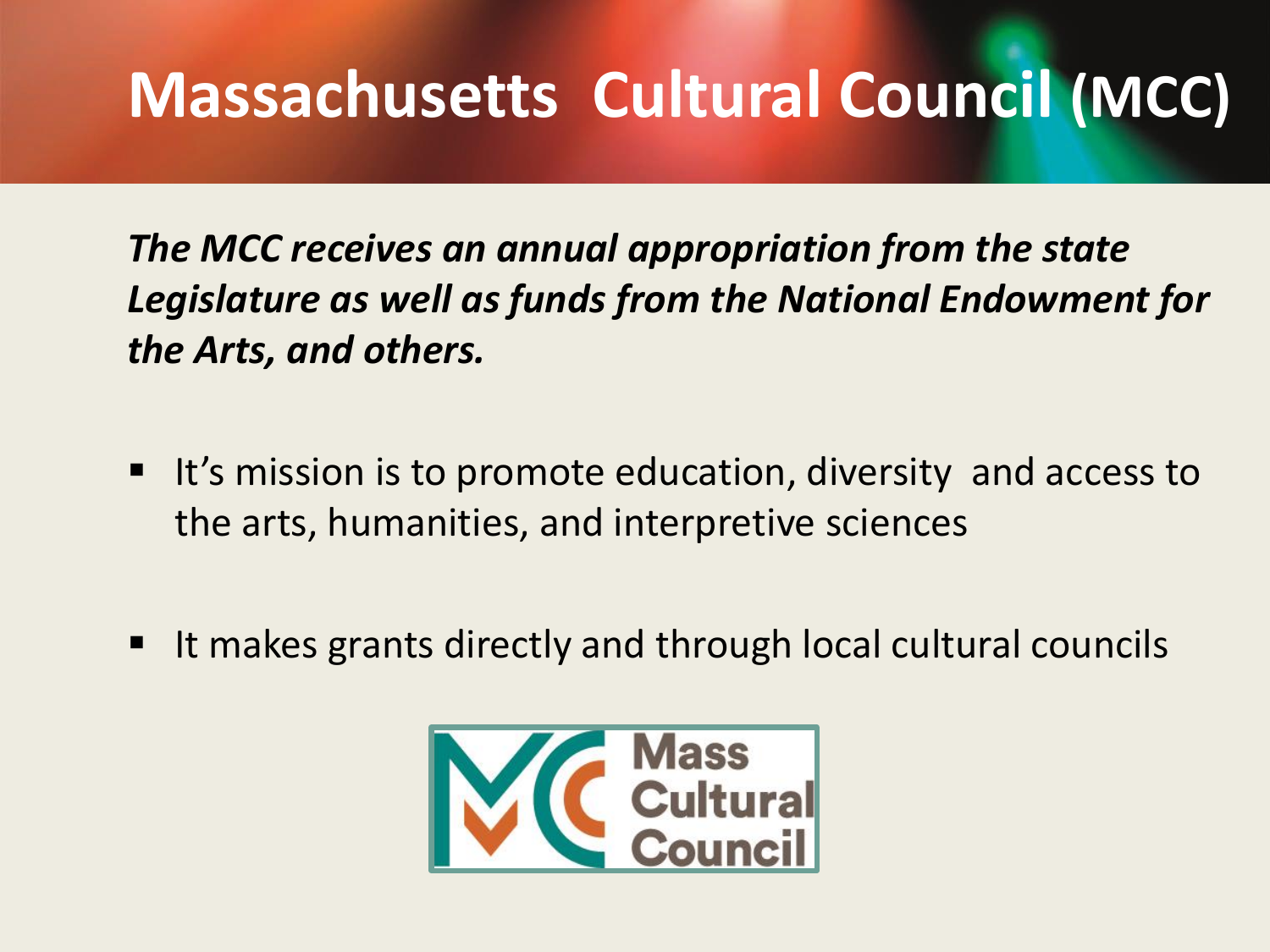### **MCC Guidelines**



*Proposed programs must meet the MCC definition of one of the following disciplines:*

- **Arts** refers to the creation of work in the crafts and performing, visual, media, folk, design, literary, and inter-disciplinary arts. Also includes the presentation and preservation of, and education about works in these disciplines.
- **Humanities** types of learning that deal with human values and aspirations, human thought and culture, language, and creativity. Examples include, but are not limited to, history, social studies, philosophy, criticism, and literature.
- **Sciences** is limited to its cultural, interpretive, and educational expression and refers to types of learning that deals with nature, science, and technology in ways that explain how they relate to people's lives. Some organizations that conduct this type of activity include aquariums, botanical gardens, nature centers, natural history museums and science centers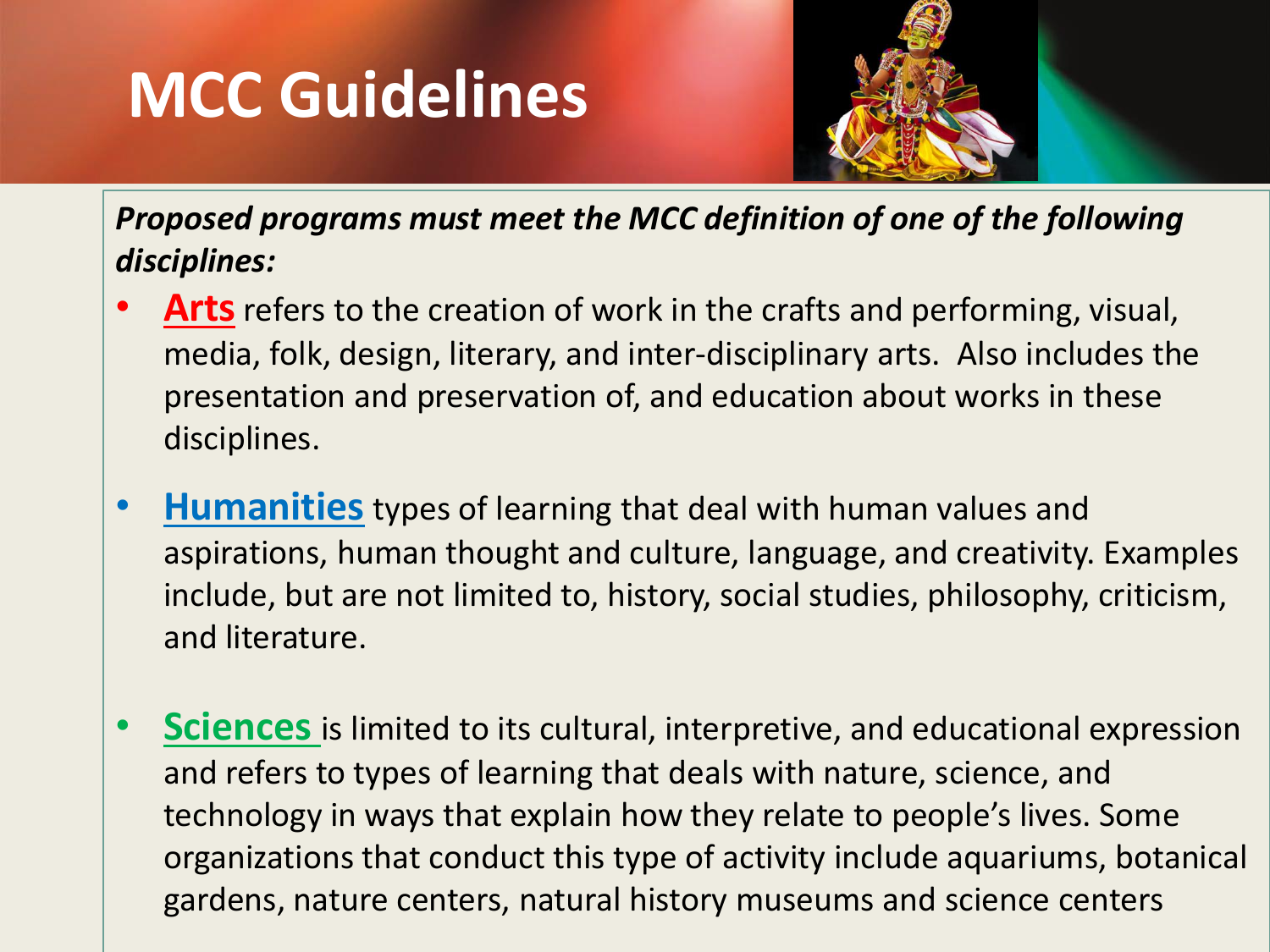# **Reading Cultural Council (RCC)**

#### *The Reading Cultural Council is one of 329 local cultural councils representing every city and town in Massachusetts:*



- It is a community resource for cultural information and activities
- It distributes funds made available from the Massachusetts Cultural Council via an application process



It's comprised of Volunteer members appointed by Selectmen, meets monthly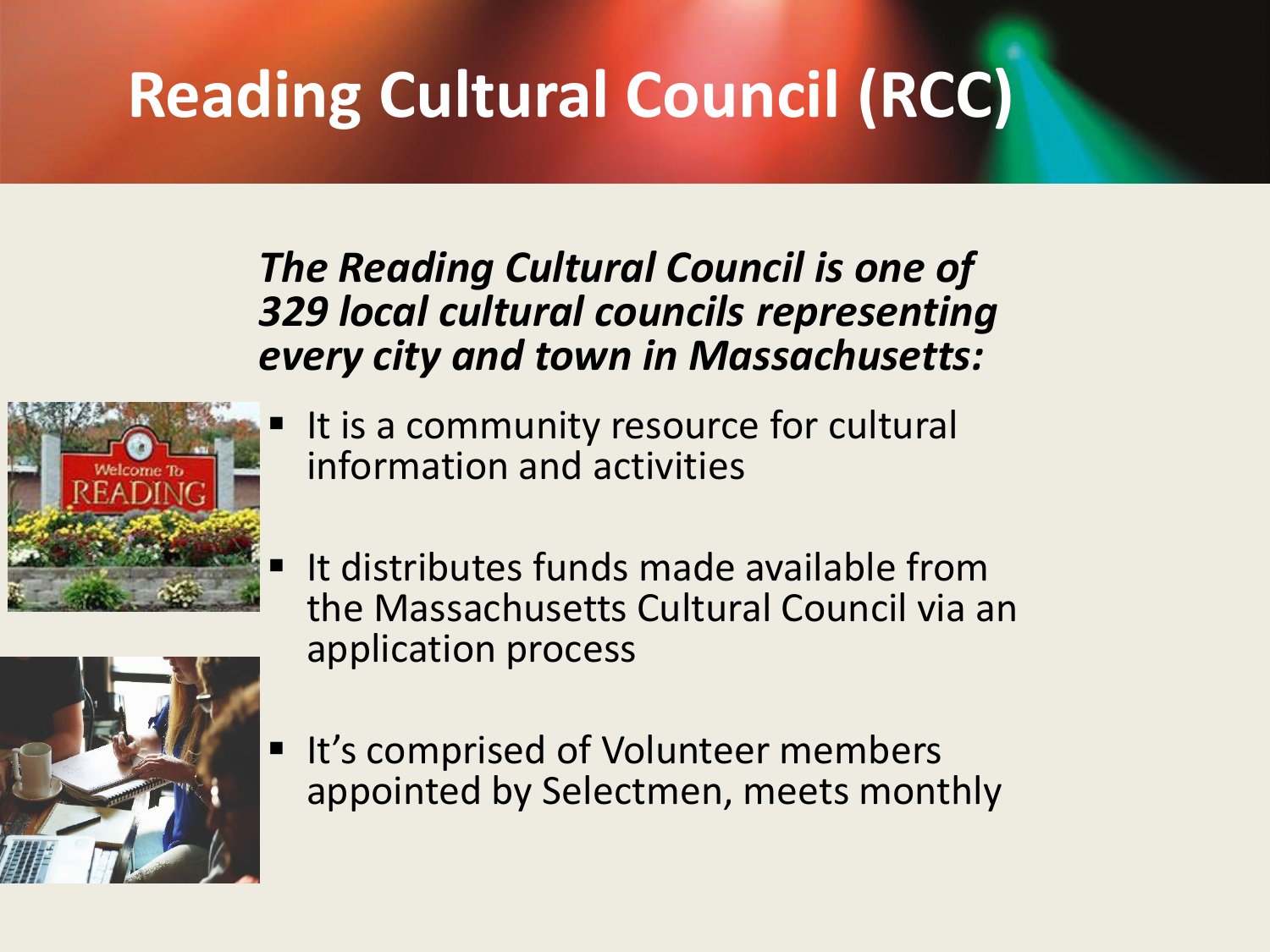### **Reading Cultural Council(RCC)**



#### The RCC page displays with applicant information

| ∗<br>Massachusetts Cultural Council               | <b>Online Toolkit for Local Cultural Councils</b>                                                                                                                                                                                                                                                                                                                                                                                                                                                                                                                                                                                                                                                                                                                                                                                                                                                                                                                                                             |
|---------------------------------------------------|---------------------------------------------------------------------------------------------------------------------------------------------------------------------------------------------------------------------------------------------------------------------------------------------------------------------------------------------------------------------------------------------------------------------------------------------------------------------------------------------------------------------------------------------------------------------------------------------------------------------------------------------------------------------------------------------------------------------------------------------------------------------------------------------------------------------------------------------------------------------------------------------------------------------------------------------------------------------------------------------------------------|
|                                                   | (b) Home<br>10 LCC Program Information                                                                                                                                                                                                                                                                                                                                                                                                                                                                                                                                                                                                                                                                                                                                                                                                                                                                                                                                                                        |
| <b>Find Your</b><br><b>Local Cultural Council</b> | <b>READING CULTURAL COUNCIL</b><br>$\blacktriangleright$ print th                                                                                                                                                                                                                                                                                                                                                                                                                                                                                                                                                                                                                                                                                                                                                                                                                                                                                                                                             |
| Find Town or City                                 | <b>LCC Program Guidelines</b><br><b>Funding List</b><br><b>Council Information</b><br><b>Apply Now</b><br><b>Council Priorities</b>                                                                                                                                                                                                                                                                                                                                                                                                                                                                                                                                                                                                                                                                                                                                                                                                                                                                           |
|                                                   | Each year, the Reading Cultural Council (RCC) awards a number of grants to individuals and organizations offering cultural<br>programs that serve our community. These include school field trips, after school programs, concerts, festivals, lectures, the<br>dance, music, and film. The projects take place in schools, community centers, libraries, elder care facilities, town halls, parl<br>and wherever the community comes together. The RCC is part of the Local Cultural Council (LCC) program, a statewide culti<br>funding network authorized and funded by the Massachusetts Cultural Council.<br>As the local agent in the town of Reading for the distribution, receipt and evaluation of applications for funds from the<br>Massachusetts Cultural Council, the RCC also serves as a resource for the dissemination of cultural information and<br>encourages cultural activities in the community.<br>http://www.readingma.gov/cultural-council<br>email readingculturalcouncil@gmail.com |
|                                                   | <b>Reading Cultural Council</b>                                                                                                                                                                                                                                                                                                                                                                                                                                                                                                                                                                                                                                                                                                                                                                                                                                                                                                                                                                               |
|                                                   | Donna Schenkel                                                                                                                                                                                                                                                                                                                                                                                                                                                                                                                                                                                                                                                                                                                                                                                                                                                                                                                                                                                                |
|                                                   | c/o Reading Town Hall                                                                                                                                                                                                                                                                                                                                                                                                                                                                                                                                                                                                                                                                                                                                                                                                                                                                                                                                                                                         |
|                                                   | Reading MA 01867-2601                                                                                                                                                                                                                                                                                                                                                                                                                                                                                                                                                                                                                                                                                                                                                                                                                                                                                                                                                                                         |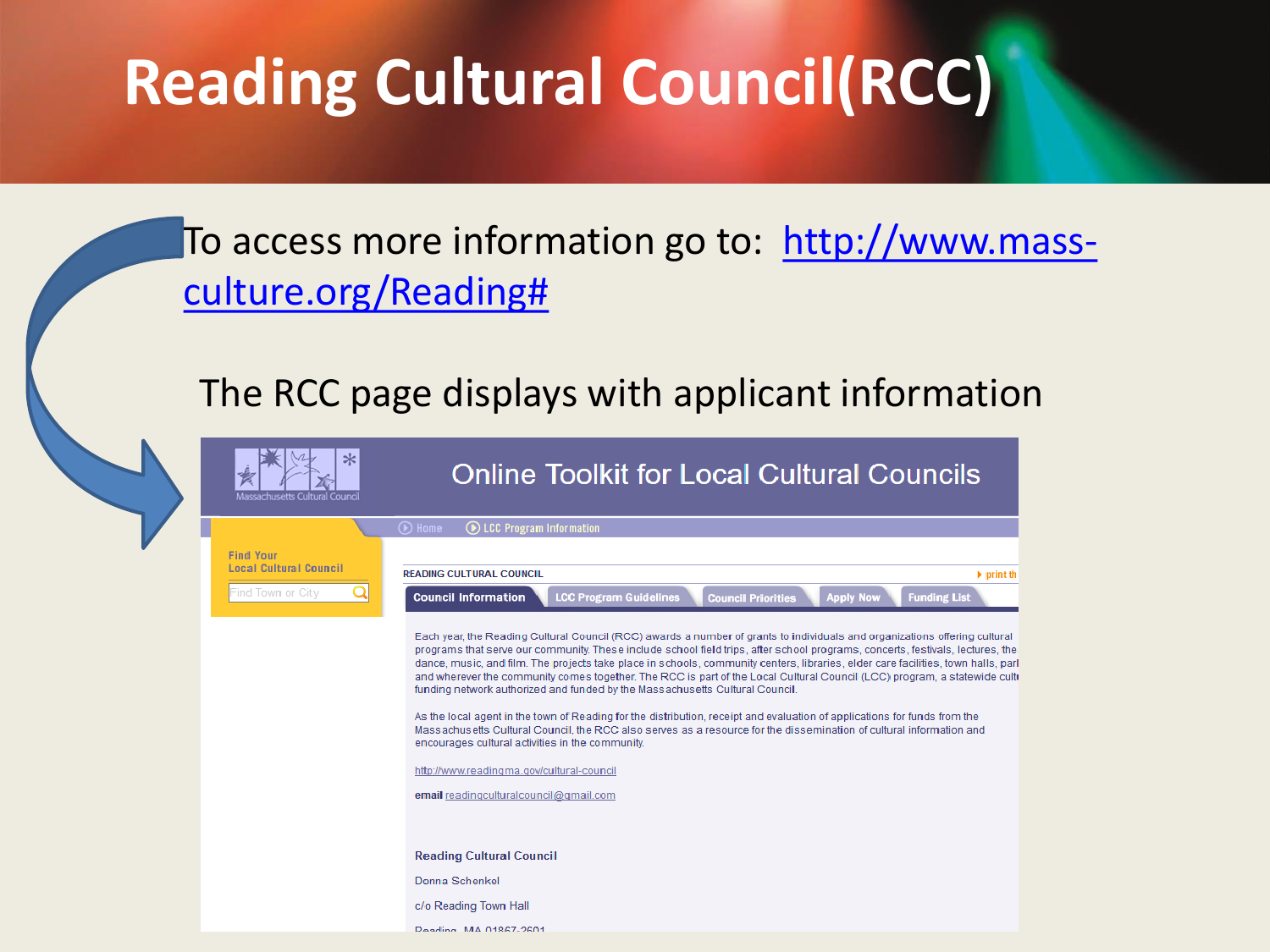### **LCC & RCC Council Priorities**

*Please read the Local Cultural Council Program*  Guidelines: [https://mass-culture.org/lcc\\_public.aspx](https://mass-culture.org/lcc_public.aspx)

# *and the Reading Council Priorities BEFORE*

*submitting an on-line*

*application*

**READING CULTURAL COUNCIL**  $\triangleright$  print this page **LCC Program Guide** Council Priorities **Amount Available for Granting in FY 2016** \$6,400 **Council Priorities** . Programs that serve broad segments of the community • Programs that involve collaboration . Programs that are new and diverse . Programs that contribute to the cultural vitality of the community as a whole . Programs must be performed at an accessible Reading venue although field trips to locations outside Reading are eligible . Proposals must state a performance date, confirmed artist and venue to be considered . Programs must have alternate sources of funding and guarantee they will run with only partial RCC funding . Both on-line and paper applications will be accepted for FY17. We strongly encourage that applications be completed and submitted online. If you choose to submit a paper application, you must print your application and submit a completed signed original and 6 copies by mail or by hand to the Reading Cultural Council at Town Hall, 16 Lowell Street, Reading, MA 01867 . Only one application will be accepted from each organization or applicant unless multiple constituencies are being served . All applicants must read and adhere to the LCC Program Guidelines. You may find a copy of the guidelines in the **LCC Program Guidelines tab.**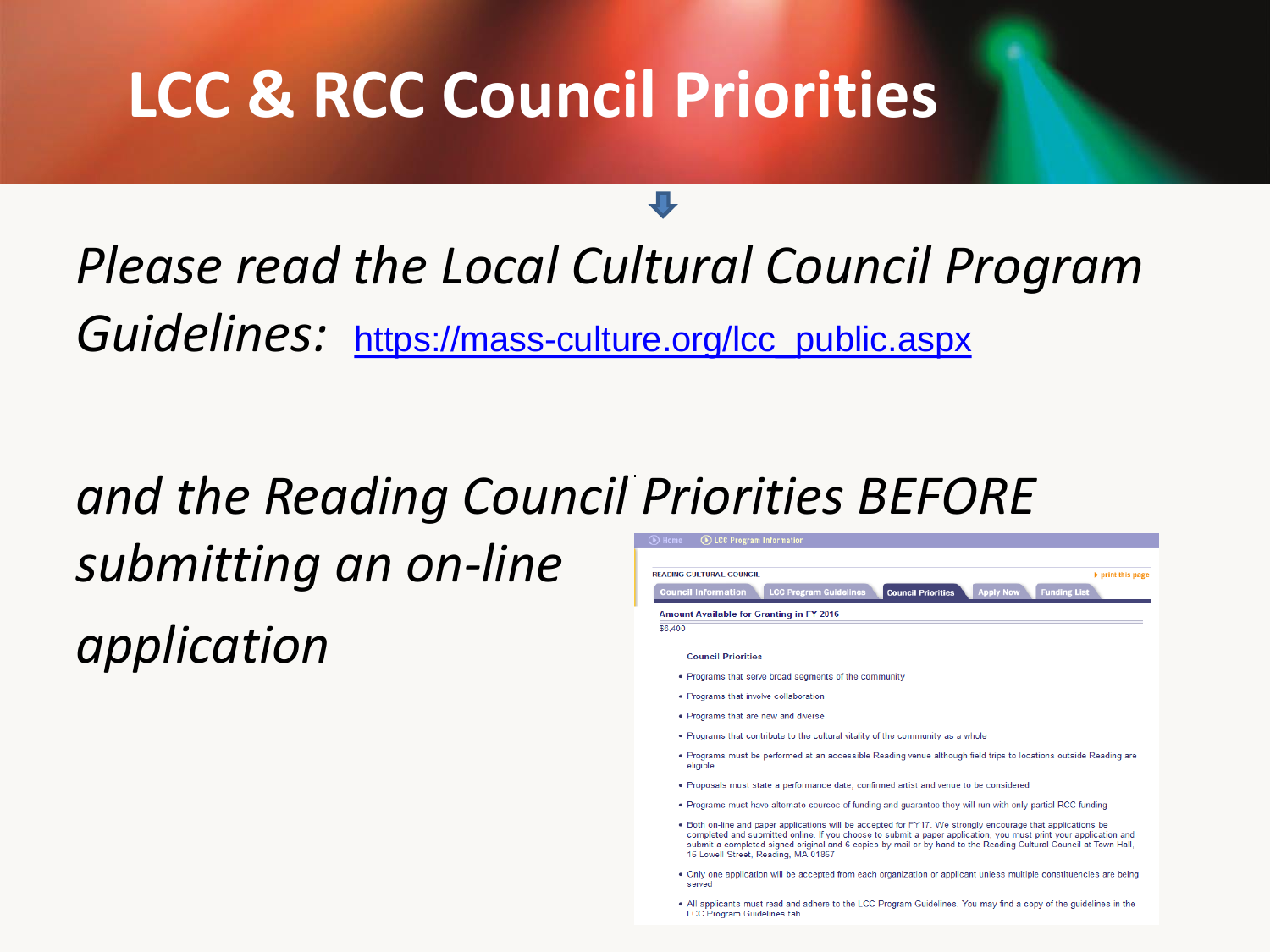## **On-line Application**

- Applications are only accepted using the MCC on-line form.
- The MCC makes the online form available on the 'Apply Now' tab starting on September 1st



**• There is tutorial available to learn how** to submit the application which is here: https://mass-culture.org/lcc\_public.aspx